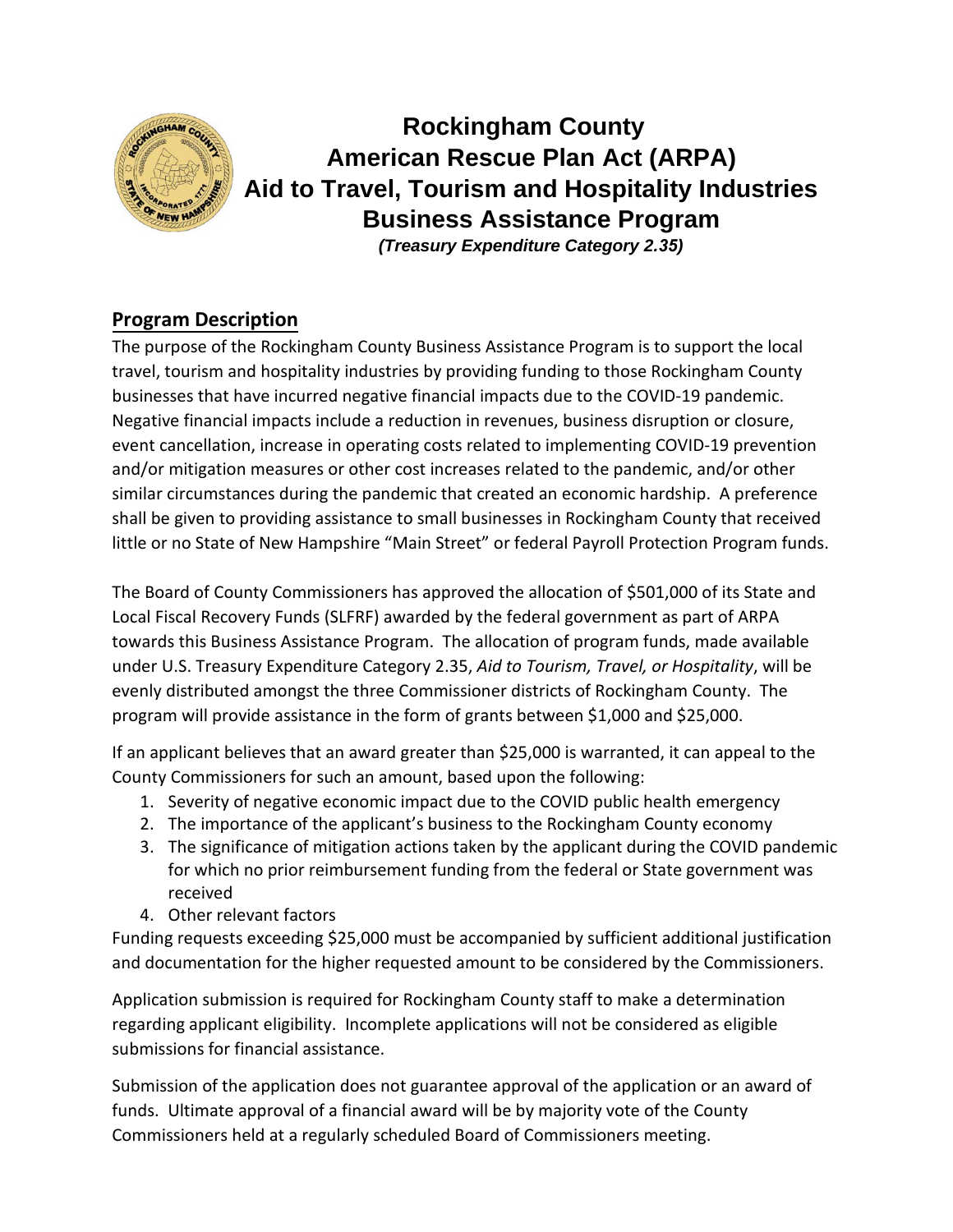



# **Rockingham County Business Assistance Program Funding Application**

*Application must be completed in full to be considered.* **Submit complete application and any supporting information electronically to [cnickerson@co.rockingham.nh.us](mailto:cnickerson@co.rockingham.nh.us) and [aguittarr@co.rockingham.nh.us](mailto:aguittarr@co.rockingham.nh.us) -or-Mail – Rockingham County Finance Office, 119 North Road, Brentwood, NH 03833** *Electronic submissions cannot exceed 10 MB in size.*

**\_\_\_\_\_\_\_\_\_\_\_\_\_\_\_\_\_\_\_\_\_\_\_\_\_\_\_\_\_\_\_\_\_\_\_\_\_\_\_\_\_\_\_\_\_\_\_\_\_\_\_\_\_\_\_\_\_\_\_\_\_\_\_\_\_\_\_\_\_\_\_\_\_\_\_\_\_\_**

**\_\_\_\_\_\_\_\_\_\_\_\_\_\_\_\_\_\_\_\_\_\_\_\_\_\_\_\_\_\_\_\_\_\_\_\_\_\_\_\_\_\_\_\_\_\_\_\_\_\_\_\_\_\_\_\_\_\_\_\_\_\_\_\_\_\_\_\_\_\_\_\_\_\_\_\_\_\_**

**\_\_\_\_\_\_\_\_\_\_\_\_\_\_\_\_\_\_\_\_\_\_\_\_\_\_\_\_\_\_\_\_\_\_\_\_\_\_\_\_\_\_\_\_\_\_\_\_\_\_\_\_\_\_\_\_\_\_\_\_\_\_\_\_\_\_\_\_\_\_\_\_\_\_\_\_\_\_**

**\_\_\_\_\_\_\_\_\_\_\_\_\_\_\_\_\_\_\_\_\_\_\_\_\_\_\_\_\_\_\_\_\_\_\_\_\_\_\_\_\_\_\_\_\_\_\_\_\_\_\_\_\_\_\_\_\_\_\_\_\_\_\_\_\_\_\_\_\_\_\_\_\_\_\_\_\_\_**

### **GENERAL INFORMATION**

- **1. Business Legal Name (if sole proprietor, enter first and last name):**
- **2. "Doing Business As" Name, if different than Business Legal Name:**
- **3. Business Address (Street, City, State, Zip Code)**
- **4.** Business Tax Identification Number (EIN, SSN, ITIN):
- **5.** If applicable: DUNS number:
- **6.** Business website:
- **7. Applicant Ownership: List all owners of 20% or more of the equity of the Applicant. If no owner has at least 20% ownership of the Applicant, you must list enough owners whose combined equity represents at least 20% of the ownership of the Applicant. Listed equity does not have to total to 100% of ownership. Attach a separate sheet if necessary.**

**Owner #1 Name:** • Owner #1 Tax Identification Number (EIN, SSN, ITIN):

**• Owner #1 Percentage of Ownership: \_\_\_\_\_%**

**• Owner #1 Address \_\_\_\_\_\_\_\_\_\_\_\_\_\_\_\_\_\_\_\_\_\_\_\_\_\_\_\_\_\_\_\_\_\_\_\_\_\_\_**

**Owner #2 Name:** 

• Owner #2 Tax Identification Number (EIN, SSN, ITIN):

**• Owner #2 Percentage of Ownership: \_\_\_\_\_%**

**• Owner #2 Address \_\_\_\_\_\_\_\_\_\_\_\_\_\_\_\_\_\_\_\_\_\_\_\_\_\_\_\_\_\_\_\_\_\_\_\_\_\_\_**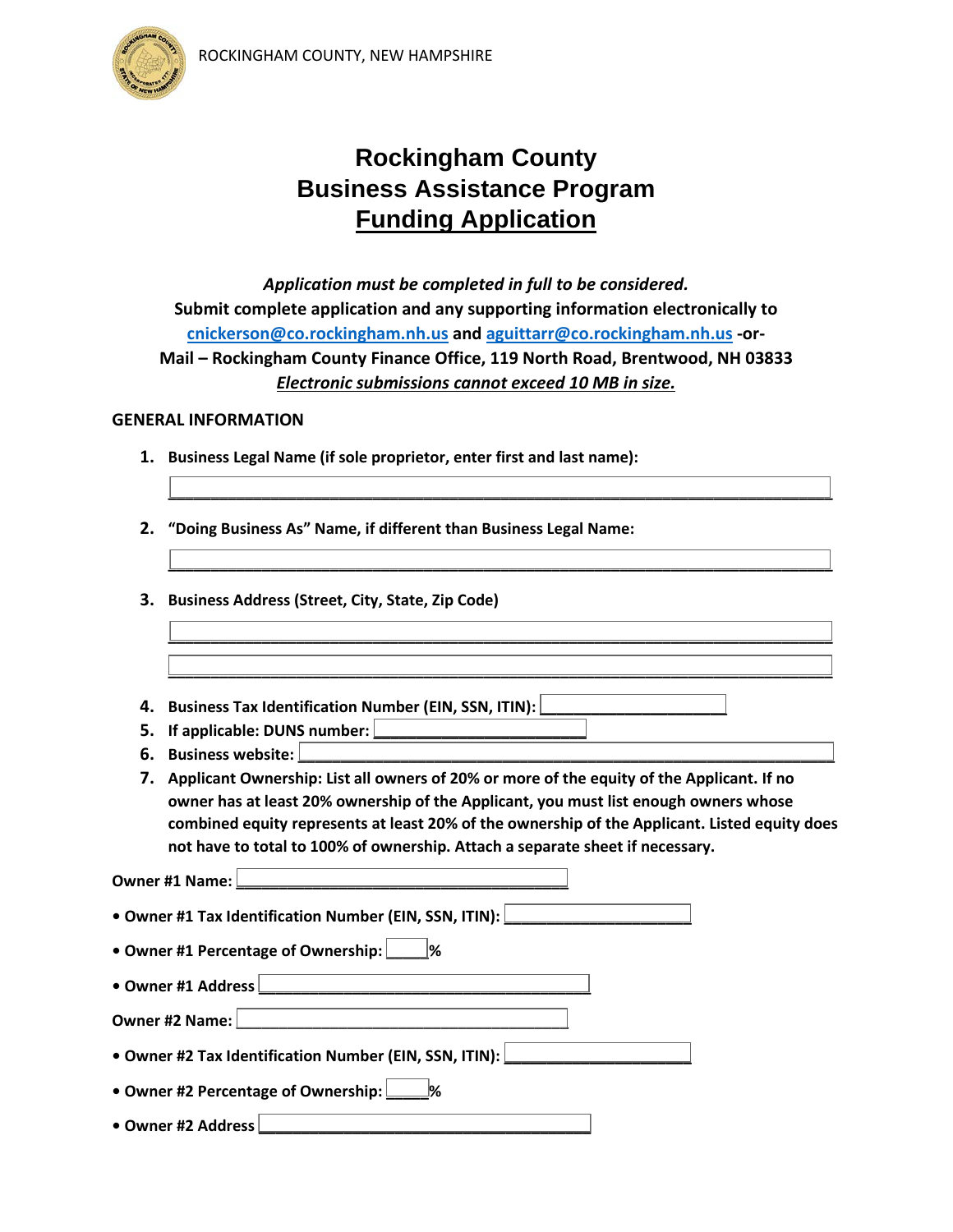

| Owner #3 Name:<br><u> 1980 - Andrea Andrew Maria (h. 1980).</u>               |
|-------------------------------------------------------------------------------|
| • Owner #3 Tax Identification Number (EIN, SSN, ITIN): $\boxed{\phantom{a} }$ |
| • Owner #3 Percentage of Ownership:                                           |
| • Owner #3 Address                                                            |
| <u> 1980 - Jan James, Amerikaansk politiker (</u><br>Owner #4 Name:           |
| • Owner #4 Tax Identification Number (EIN, SSN, ITIN):                        |
| • Owner #4 Percentage of Ownership: [                                         |
| • Owner #4 Address                                                            |

**Please answer the following questions:**

- **1. The Applicant's business**
	- **a. Is a State or local government-operated business:** ☐ **No** ☐ **Yes (if Yes, the Applicant is not eligible)**
	- **b. b. As of March 13, 2020, owns or operates (together with any affiliated business) more than 20 locations, regardless of whether those locations do business under the same** *or multiple names.* **□ No □ Yes (if Yes, the Applicant is not eligible)**
	- **c. d. Is a publicly-traded company (defined as an entity that is majority owned or controlled by an entity that is an issuer, the securities of which are listed on a national securities exchange)** ☐ **No** ☐ **Yes (if Yes, the Applicant is not eligible)**

**\_\_\_\_\_\_\_\_\_\_\_\_\_\_\_\_\_\_\_\_\_\_\_\_\_\_\_\_\_\_\_\_\_\_\_\_\_\_\_\_\_\_\_\_\_\_\_\_\_\_\_\_\_\_\_\_\_\_\_\_\_\_\_\_\_\_\_\_\_\_\_\_\_\_\_\_\_\_ \_\_\_\_\_\_\_\_\_\_\_\_\_\_\_\_\_\_\_\_\_\_\_\_\_\_\_\_\_\_\_\_\_\_\_\_\_\_\_\_\_\_\_\_\_\_\_\_\_\_\_\_\_\_\_\_\_\_\_\_\_\_\_\_\_\_\_\_\_\_\_\_\_\_\_\_\_\_ \_\_\_\_\_\_\_\_\_\_\_\_\_\_\_\_\_\_\_\_\_\_\_\_\_\_\_\_\_\_\_\_\_\_\_\_\_\_\_\_\_\_\_\_\_\_\_\_\_\_\_\_\_\_\_\_\_\_\_\_\_\_\_\_\_\_\_\_\_\_\_\_\_\_\_\_\_\_ \_\_\_\_\_\_\_\_\_\_\_\_\_\_\_\_\_\_\_\_\_\_\_\_\_\_\_\_\_\_\_\_\_\_\_\_\_\_\_\_\_\_\_\_\_\_\_\_\_\_\_\_\_\_\_\_\_\_\_\_\_\_\_\_\_\_\_\_\_\_\_\_\_\_\_\_\_\_**

- **2. Please give a brief description of your business:**
- **3. Is the Applicant's business** *permanently* **closed?**

☐ **No (Check "No" if you are temporarily closed or are actively working on opening)** ☐ **Yes (Applicant is not eligible)**

- **4. Is the Applicant currently in bankruptcy?**
	- **a.** ☐ **No (Applicant is eligible)**
	- **b.** ☐ **Yes Operating under an approved plan of reorganization under either a Chapter 11, Chapter 12 or Chapter 13 bankruptcy (Applicant is eligible)**
	- **c.** ☐ **Yes Filed for either a Chapter 11, Chapter 12 or Chapter 13 bankruptcy but no plan of reorganization has been approved (Applicant is not eligible)**
	- **d.** ☐ **Yes Filed for a Chapter 7 bankruptcy, is undergoing a liquidating Chapter 11, and/or is permanently closed (Applicant is not eligible)**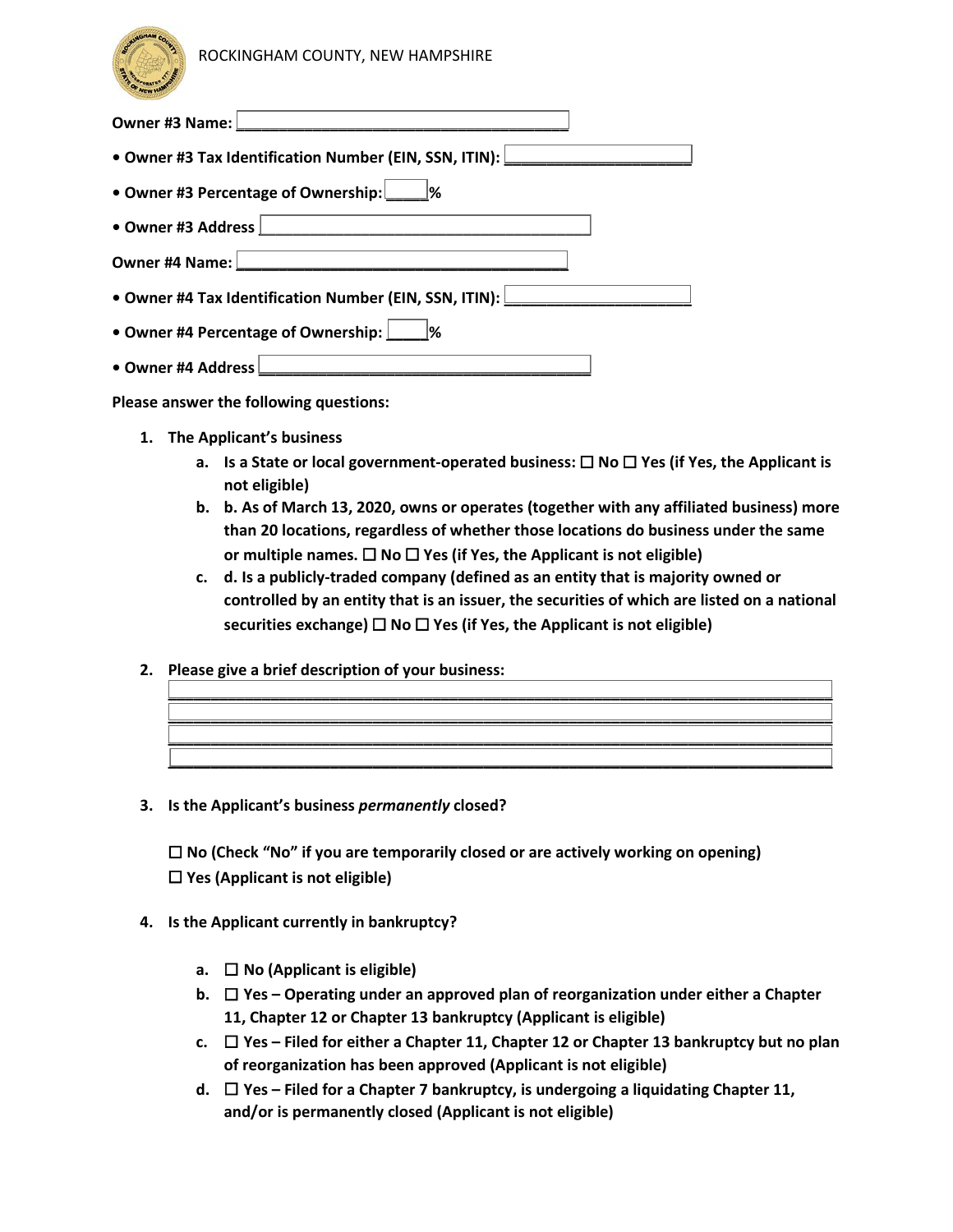

**5. Did the Applicant receive a loan as part of the Paycheck Protection Program (PPP) at any time in 2020 or 2021?**

| □lNo                                 |  |
|--------------------------------------|--|
| $\Box$ Yes                           |  |
| If Yes: How much did you receive? \$ |  |
| PPP Loan Number(s): L                |  |

**6. Did the Applicant receive a loan as part of the State of New Hampshire's Main Street Lending Program at any time in 2020 or 2021?**

| □lNo                                 |
|--------------------------------------|
| $\square$ Yes                        |
| If Yes: How much did you receive? \$ |
| Loan Number(s):                      |

**7. Does the Applicant have affiliates?**

| $\square$ No                                               |  |
|------------------------------------------------------------|--|
| $\square$ Yes                                              |  |
| 6.(a) If yes, how many affiliates does the Applicant have? |  |
|                                                            |  |

**6.(b) Please list each affiliate's legal business name (attach extra sheet if necessary): \_\_\_\_\_\_\_\_\_\_\_\_\_\_\_\_\_\_\_\_\_\_\_\_\_\_\_\_\_\_\_\_\_\_\_\_\_\_\_\_\_\_\_\_\_\_\_\_\_\_\_\_\_\_\_\_\_\_\_\_\_\_\_\_\_\_\_\_\_\_\_\_\_**

- **8. Is the applicant operating under a franchise, license, or similar agreement?**
	- ☐ **No** ☐ **Yes**
- **9. Is the Applicant or any owner of the Applicant presently suspended, debarred, proposed for debarment, declared ineligible, voluntarily excluded from participation in this transaction by any State or Federal department or agency?**
	- ☐ **No** ☐ **Yes**

**\_\_\_\_\_\_\_\_\_\_\_\_\_\_\_\_**

**\_\_\_\_\_\_\_\_\_\_\_\_\_\_\_\_**

- **10. What date did you begin making sales/open operations? (Month, Day, Year)**
- **11. How much are you requesting for your business? (Maximum request is \$25,000)**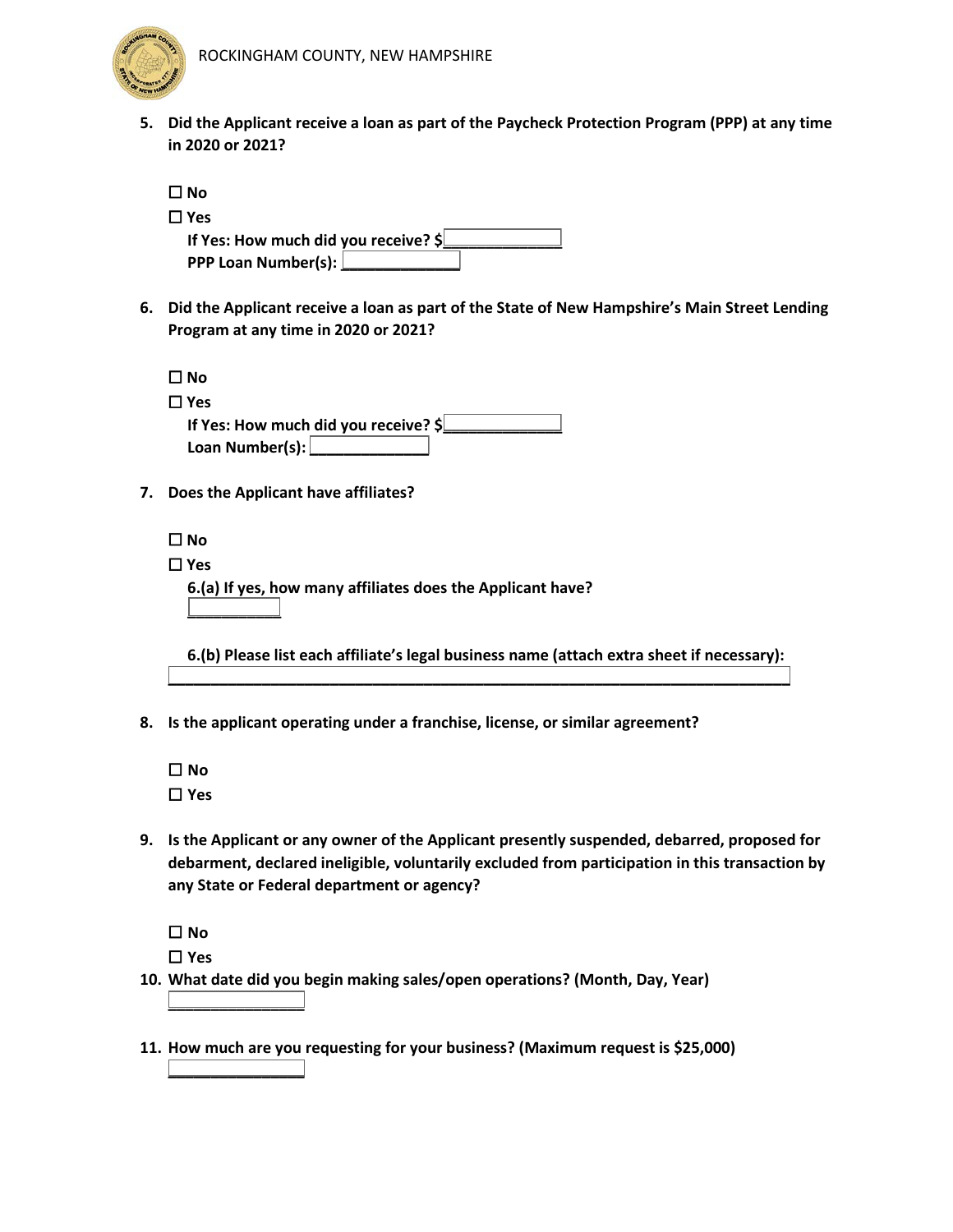



- **12. Purpose the funds will be used for (select all that apply):**
	- ☐ **Business Payroll Costs**
	- ☐ **Business Rent / Business Mortgage**
	- ☐ **Business Debt Service**
	- ☐ **Business Utilities**
	- ☐ **Business Food and beverage expenses, including raw materials**

**\_\_\_\_\_\_\_\_\_\_\_\_\_\_\_\_\_\_\_\_\_\_\_\_\_\_\_\_\_\_\_\_\_\_\_\_\_\_\_\_\_\_\_\_\_\_\_\_\_\_\_\_\_**

- ☐ **Business Maintenance Expenses**
- ☐ **Construction of Outdoor Seating**
- ☐ **Business Supplies**
- ☐ **Covered Supplier Costs**
- ☐ **Other Business Operating Expenses: please specify**
- **13. Please describe specifically how your business was affected financially by the COVID-19 pandemic.**

**\_\_\_\_\_\_\_\_\_\_\_\_\_\_\_\_\_\_\_\_\_\_\_\_\_\_\_\_\_\_\_\_\_\_\_\_\_\_\_\_\_\_\_\_\_\_\_\_\_\_\_\_\_\_\_\_\_\_\_\_\_\_\_\_\_\_\_\_\_\_\_\_\_\_\_\_\_\_\_\_\_\_\_\_\_ \_\_\_\_\_\_\_\_\_\_\_\_\_\_\_\_\_\_\_\_\_\_\_\_\_\_\_\_\_\_\_\_\_\_\_\_\_\_\_\_\_\_\_\_\_\_\_\_\_\_\_\_\_\_\_\_\_\_\_\_\_\_\_\_\_\_\_\_\_\_\_\_\_\_\_\_\_\_\_\_\_\_\_\_\_ \_\_\_\_\_\_\_\_\_\_\_\_\_\_\_\_\_\_\_\_\_\_\_\_\_\_\_\_\_\_\_\_\_\_\_\_\_\_\_\_\_\_\_\_\_\_\_\_\_\_\_\_\_\_\_\_\_\_\_\_\_\_\_\_\_\_\_\_\_\_\_\_\_\_\_\_\_\_\_\_\_\_\_\_\_ \_\_\_\_\_\_\_\_\_\_\_\_\_\_\_\_\_\_\_\_\_\_\_\_\_\_\_\_\_\_\_\_\_\_\_\_\_\_\_\_\_\_\_\_\_\_\_\_\_\_\_\_\_\_\_\_\_\_\_\_\_\_\_\_\_\_\_\_\_\_\_\_\_\_\_\_\_\_\_\_\_\_\_\_\_ \_\_\_\_\_\_\_\_\_\_\_\_\_\_\_\_\_\_\_\_\_\_\_\_\_\_\_\_\_\_\_\_\_\_\_\_\_\_\_\_\_\_\_\_\_\_\_\_\_\_\_\_\_\_\_\_\_\_\_\_\_\_\_\_\_\_\_\_\_\_\_\_\_\_\_\_\_\_\_\_\_\_\_\_\_**

**Grant funds cannot be utilized to offset the following costs:**

- **1. Workforce bonuses other than hazard pay or overtime**
- **2. Severance pay**
- **3. Legal settlements**
- **4. Damages covered by insurance**
- **5. Property taxes**
- **6. Personal activities/services that are unrelated to COVID-19**

**Please attach comparative financial statements and/or other documents (i.e. tax returns) that provide evidence of losses and/or negative financial impact during the COVID-19 pandemic.**

**Please attach an itemized budget showing how requested assistance will be utilized.**

### **THE APPLICANT CERTIFIES TO THE BEST OF ITS KNOWLEDGE:**

- **1. The information submitted to the County of Rockingham ("the County") in this application, and substantially in connection with this application, is true and correct.**
- **2. The applicant is in compliance with applicable laws, regulations, ordinances and orders.**
- **3. The applicant is not in default under the terms and conditions of any grant agreements.**